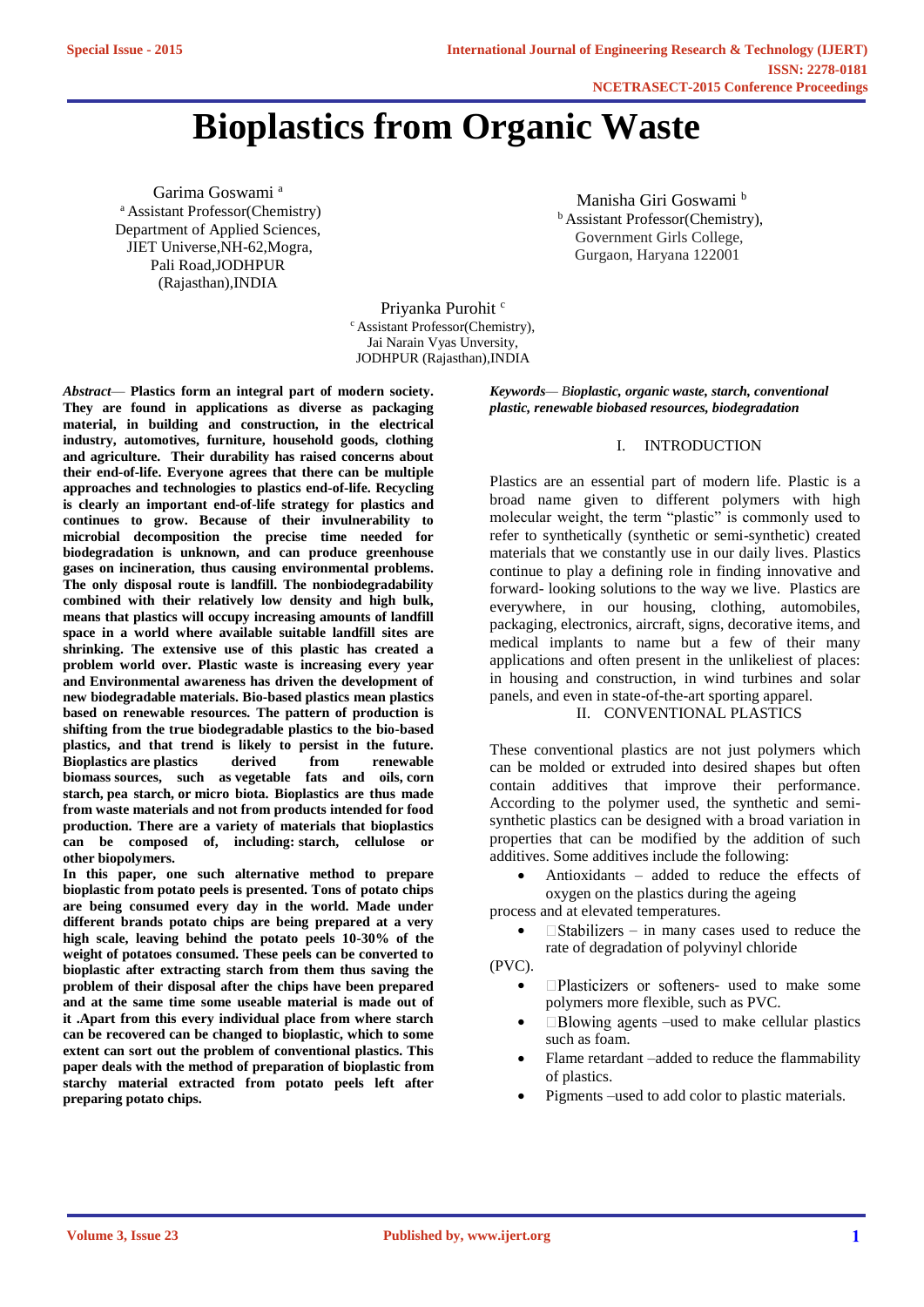# III. DISADVANTAGE OF CONVENTIONAL PLASTICS

Nonbiodegradability of waste plastics make them one of the major components in municipal solid waste. In developed countries, waste plastics are becoming the largest or second largest component in municipal solid waste, while in developing countries it is third largest component, after food and paper. To characterize and quantify waste plastics from municipal waste, it is important to either have information on characterization and quantification of municipal solid waste or to start with the analysis of municipal waste, before moving to analyze waste plastics. Alternative disposal technique is to incinerate them, but it will cause the emission of harmful gases in atmosphere causing atmospheric pollution Increased living standards, growing environmental awareness, and sustainable development thinking are driving the demand for new and innovative material solutions.

# IV. WHAT ARE BIOPLASTICS?

Bio-plastics from renewable origin are a new generation of plastics which are able to significantly reduce the environmental impact in terms of energy consumption and green house effect in specific applications. Bioplastics comprise a range of materials with differing properties. Bioplastics encompasses a family of materials which differ from conventional plastics insofar as that they are biobased, biodegradable, or both. Initially, bioplastics were mostly made of carbon hydrogen rich plants, such as corn or sugar cane, so called food crops or 1st generation feedstock. Consistently, 1st generation feedstock were the most efficient feedstock for the production of bioplastic as it required the least amount of land to grow and produces the highest yields .[1] But due some justified reasons, the bioplastics industry is of course also researching the use of non-food crops (2nd and 3rd generation feedstock), such as cellulose, and some waste material sugarcane bagasse or banana peels or potato peels, with a view to its further use. Today bio-plastics and starch based plastics are used in special industrial applications where bio degradability is required. Bio-plastics are 100% biodegradable, compostable or recyclable free from hazardous chemical and toxic substances. Biodegradable plastic materials take less energy to recycle; it reduces the dependency on limited fossil resources mainly imported from other countries and reduces greenhouse gas emissions. Bioplastics has the potential to reduce the petroleum consumption for plastic by 15 to 20 percent by 2025. [9]

#### V. MATERIALS AND METHODOLOGY

This study aims to synthesize bioplastic from waste renewable source and investigate the biodegradability of the same. Bioplastic was made from potato peel, a viable and more eco-friendly alternative feedstock for the making of bioplastic.

# *A. Extraction of Starch from potato peels*

Potato peels are ground with distilled water in approximately same ratio in a grinder. Then the resultant solution is filtered using simple filter paper. The filtrate is decanted to get the starch settled at the bottom. The addition of distilled water is done 2-3 times repeatedly in the crushed pulp to extract starch completely. Further powdered starch collected from the bottom of the container is dried completely in an oven.[2]

#### *B. Preparation of bioplastic*

The dried starch is mixed with ten times its weight of distilled water. Subsequently hydrochloric acid, distilled water and 50% glycerol solution is mixed separately and then added to above starch solution. Then this mixture is heated to approximately  $200-210^{\circ}$ C with continuous stirring till we get transparent and highly viscous mass, which ultimately turns into watery liquid.[3] The heat supply is then stopped followed by making the resultant solution neutral by addition of NaOH and checking with the help of universal indicator paper. Finally this mass is spread evenly on aluminum foil to make bioplastic.[8]4

Potato starch is made from two carbohydrate polymers, amylopectin and amylose. The amylopectin needs to be broken down to make bio plastic. This way the starch can be plasticized. The amylopectin present in starch is broken by addition of hydrochloric acid , forming a more satisfactory film. Glycerol acts as a plasticizer, which gives the bioplastic its flexibility.[5]

# *C. Degradation Test*

Paper (cellulose base) sample and potato peel bioplastic is taken of same dimension, weighed separately and their weights were noted separately.[6] Both the samples were then buried under the soil at the same depth having same conditions of pH, temperature, humidity, organic matter, etc.[8]

TABLE I DEGRADATION TEST

| Number             | Observation for degradation   |              |                                            |
|--------------------|-------------------------------|--------------|--------------------------------------------|
| of days            | Wt. of Potato peel            | Wt. Of Paper | Observation                                |
|                    | bioplastic(PPB)               |              |                                            |
| Day 1              | $8$ gms.                      | 8 gms.       | No degradation                             |
| Day 3              | $6.2$ gms.                    | $5.2$ gms.   | Degradation starts                         |
| Day 5              | 5.8 gms.                      | $3.2$ gms.   | Paper degraded,<br>PPB slowly<br>degrading |
| Day7               | $4.9$ gms.                    | $2.0gms$ .   | Rate of<br>degradation slows<br>down       |
| Day 9<br><b>TT</b> | $3.5$ gms.<br>1.1.1<br>$\sim$ | $\cdot$ .    | Degradation<br>continues<br>11<br>$\cdots$ |

Under same conditions of soil, temperature and humidity

These samples were weighed every alternate day for their degradation. Results are given in table 1.